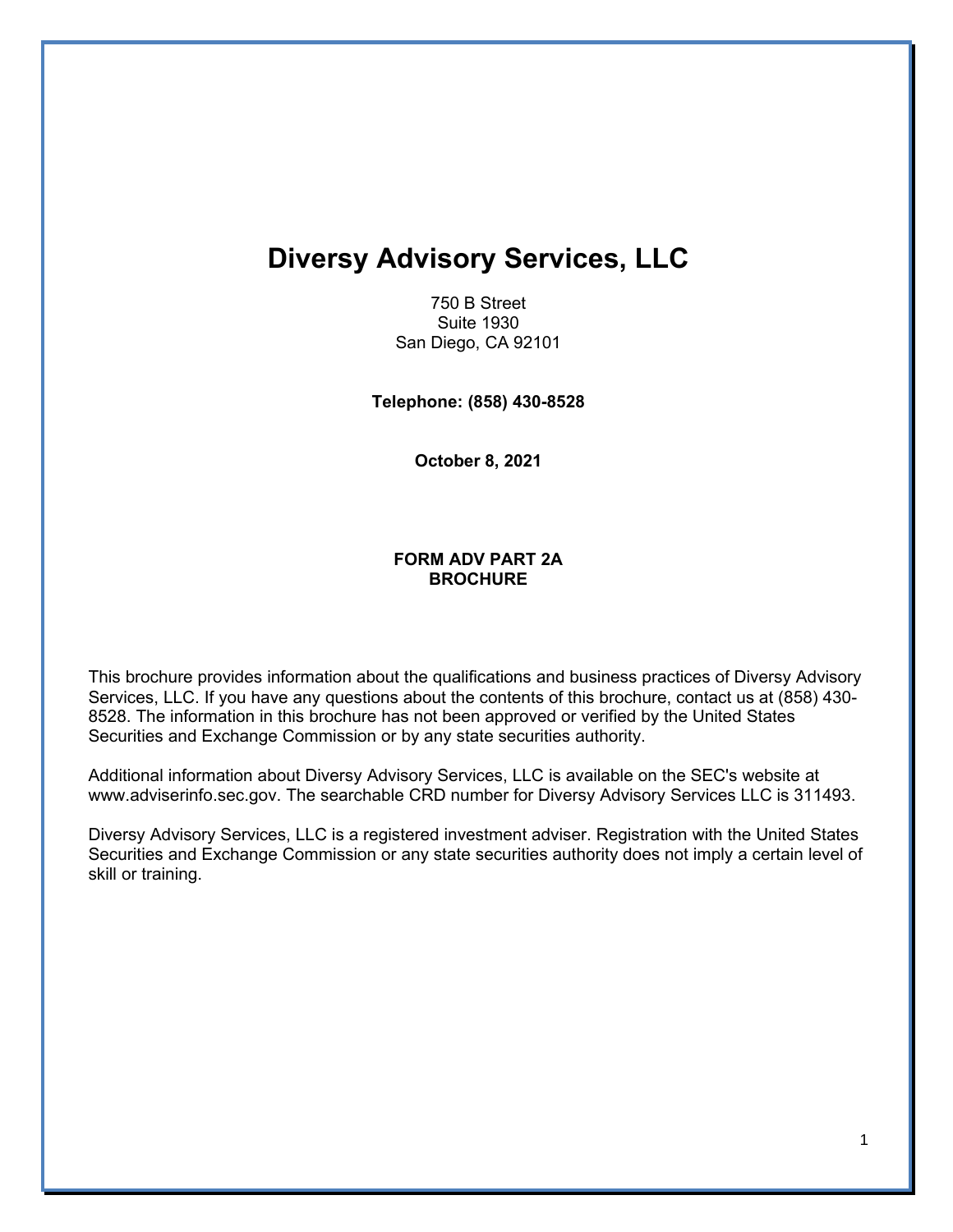# **Item 2 Summary of Material Changes**

Form ADV Part 2 requires registered investment advisers to amend their brochure when information becomes materially inaccurate. If there are any material changes to an adviser's disclosure brochure, the adviser is required to notify you and provide you with a description of the material changes.

We are a newly registered investment adviser; therefore, we have no material changes to report.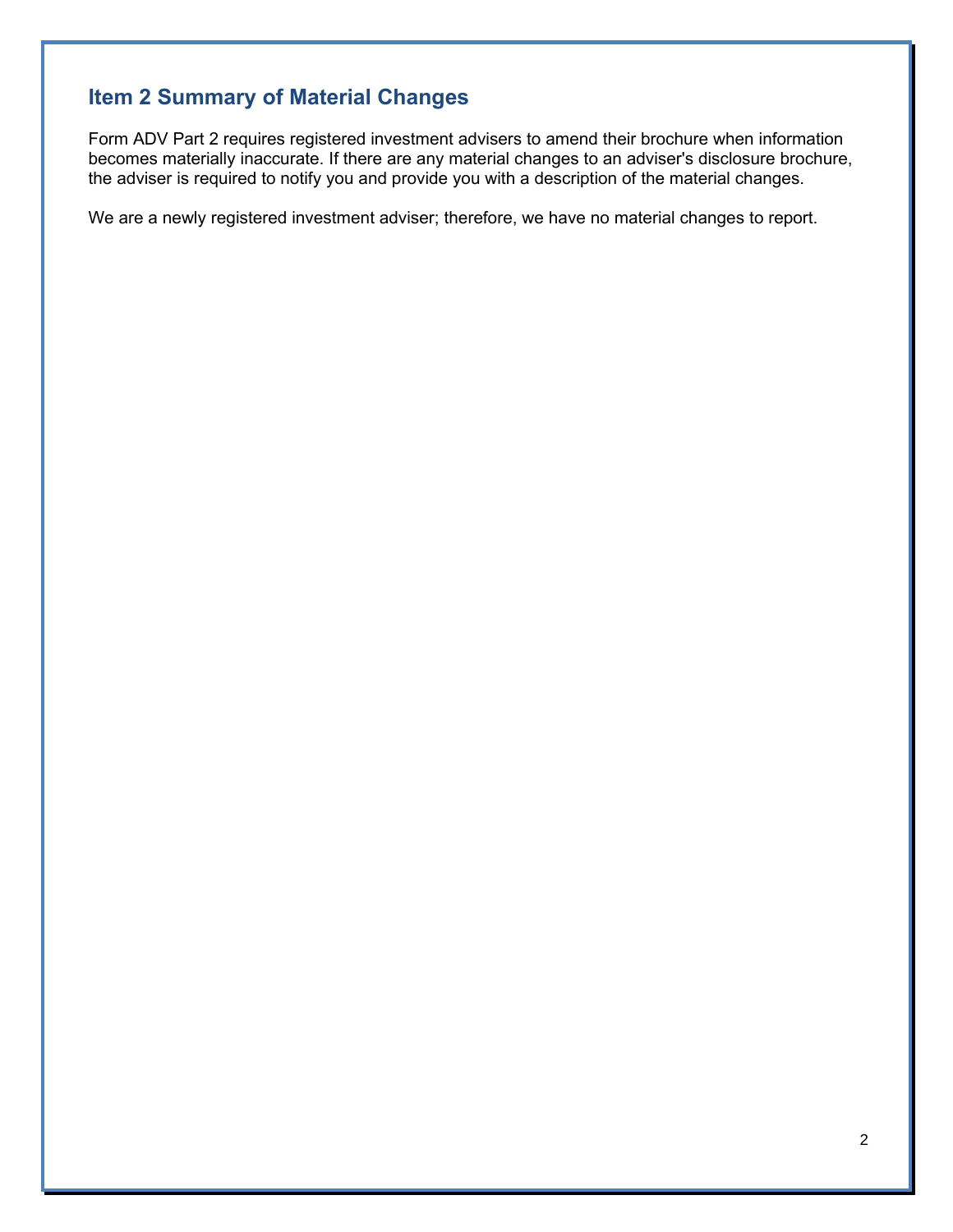# **Item 3 Table of Contents**

| Item 1 Cover Page                                                                             | Page 1  |
|-----------------------------------------------------------------------------------------------|---------|
| Item 2 Summary of Material Changes                                                            | Page 2  |
| Item 3 Table of Contents                                                                      | Page 3  |
| Item 4 Advisory Business                                                                      | Page 4  |
| Item 5 Fees and Compensation                                                                  | Page 5  |
| Item 6 Performance-Based Fees and Side-By-Side Management                                     | Page 11 |
| Item 7 Types of Clients                                                                       | Page 11 |
| Item 8 Methods of Analysis, Investment Strategies and Risk of Loss                            | Page 11 |
| Item 9 Disciplinary Information                                                               | Page 14 |
| Item 10 Other Financial Industry Activities and Affiliations                                  | Page 14 |
| Item 11 Code of Ethics, Participation or Interest in Client Transactions and Personal Trading | Page 15 |
| Item 12 Brokerage Practices                                                                   | Page 16 |
| Item 13 Review of Accounts                                                                    | Page 16 |
| Item 14 Client Referrals and Other Compensation                                               | Page 17 |
| Item 15 Custody                                                                               | Page 17 |
| Item 16 Investment Discretion                                                                 | Page 18 |
| Item 17 Voting Client Securities                                                              | Page 18 |
| Item 18 Financial Information                                                                 | Page 18 |
| Item 19 Requirements for State-Registered Advisers                                            | Page 18 |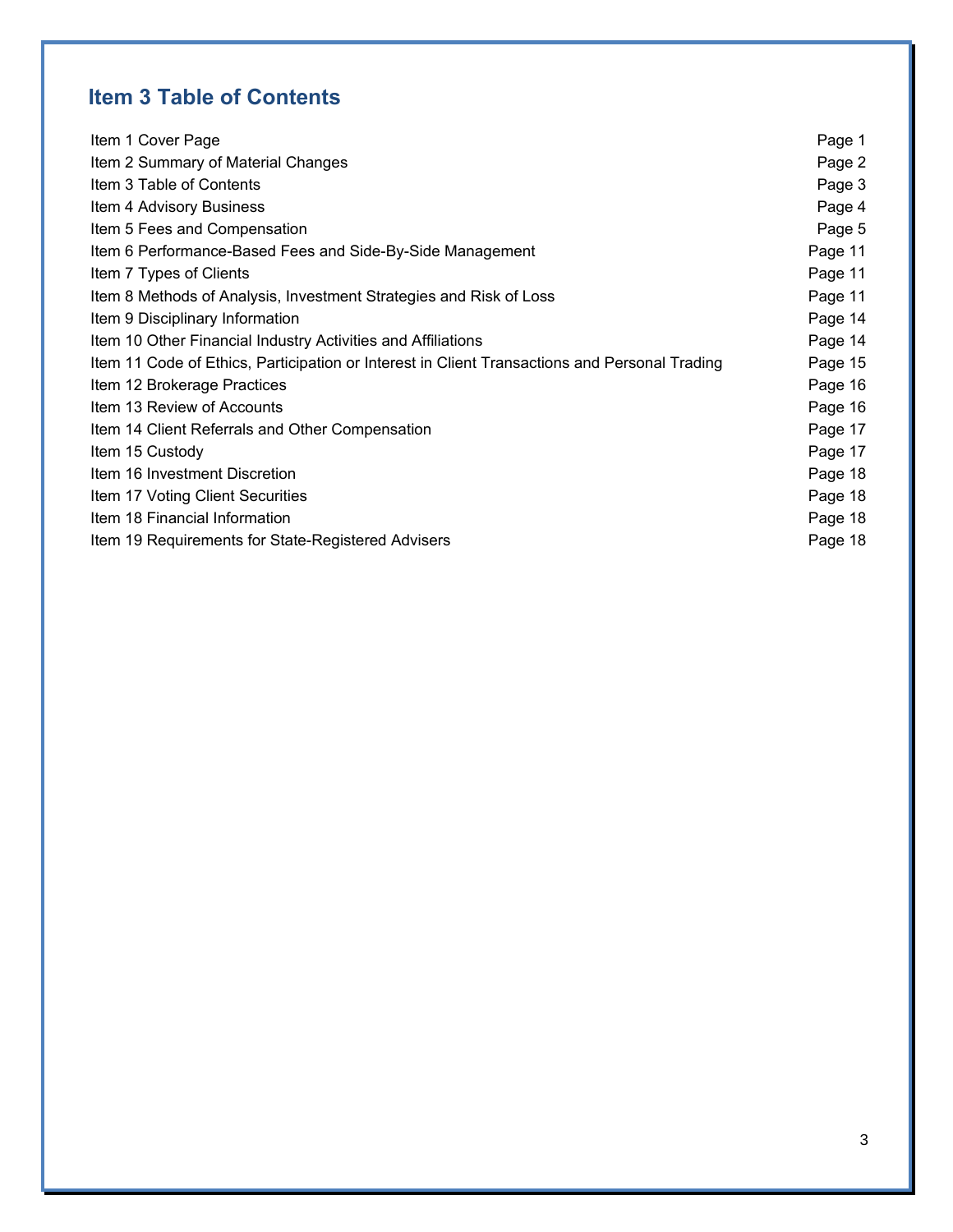# **Item 4 Advisory Business**

#### **Description of Firm**

Diversy Advisory Services, LLC ("DA Services" or "the Adviser") is a Delaware limited liability company and is a wholly owned and managed subsidiary of DiversyFund Inc. ("Diversy"). Alan Lewis, who will serve as Chief Compliance Officer of DA Services is a major stakeholder of Diversy and serves as Diversy's Chief Investment Officer. Diversy controls and manages all affiliates with whom DA Services intends to direct client funds towards for the purposes of investing in real estate investment opportunities. DA Services is a registered investment adviser primarily based in San Diego, California. We have been providing investment advisory services since 2021.

We are indirectly owned by Alan Lewis and Craig Cecilio.

The following paragraphs describe our services and fees. As used in this brochure, the words "DA Services", "the Adviser", "we," "our," and "us" refer to Diversy Advisory Services, LLC and the words "you," "your," and "client" refer to you as either a client or prospective client of our firm.

DA Services, through the Interactive Website, plans to advise Individual Clients on investment opportunities solely in relation to real estate investments. All DA Services clients will be investing in its affiliates, DF Growth REIT, LLC and DF Growth REIT II LLC ("the Funds") and other Regulation A+ real estate funds not yet created. The Funds are is managed by DF Manager LLC, a Delaware limited liability company, (the "Manager,") that controls all of the aspects of the Funds' business and operations, including investment decisions (that is, deciding which properties to buy and sell and when to buy and sell them).

DF Manager targets real estate investment opportunities on behalf of the Funds which, through the use of Special Purpose Vehicles ("SPVs" or "Project Entities") whose primary business is to own and renovate and/or operate one commercial real estate project each. The Funds will have 100% ownership of the SPV unless under the terms of the investment the Sponsor is required to contribute capital, in which case the Funds will own at least 90% and the Sponsor will own up to 10% of the SPV. These SPVs typically purchase the properties they invest in. The investments made by the Fund will be through Project Entities. For example, if the Fund invests in a multi-family property, the property will likely be owned by a different entity, such as a limited liability company. Typically, Project Entities will always be co-controlled by the Sponsor ("the Sponsor" being either Diversy or a third party entity serving as fund sponsor) or another entity controlled by the Sponsor and the Funds. However, if the Funds do not control the Project Entity itself then it will retain control rights, meaning the Funds' consent will be required to certain major actions taken by the Project Entity, such as the sale or refinancing of its real estate and the replacement of its manager. DA Services does not receive fees from the Funds or the SPVs. The Manager is entitled to receive fees directly from the Funds but may waive such fees at its discretion. The Manager currently does not collect any fees directly from the Funds and does not currently have plans to do so. The SPVs will pay the Sponsor fees which include acquisition fees, promoted interest fees for providing real estate sponsorship services such as deal sourcing, underwriting, construction and asset management, transaction and loan closing. Should the Sponsor be a third party entity and not Diversy, Diversy will share in fees entitled to the third party entity for serving as the Sponsor. (see the *Fees and Compensation* section below for a full schedule of fees).

Investors evaluating DA Services' software based financial adviser service should be aware that DA Services' relationship with Individual Clients is likely to be different from the "traditional" investment adviser relationship in several aspects: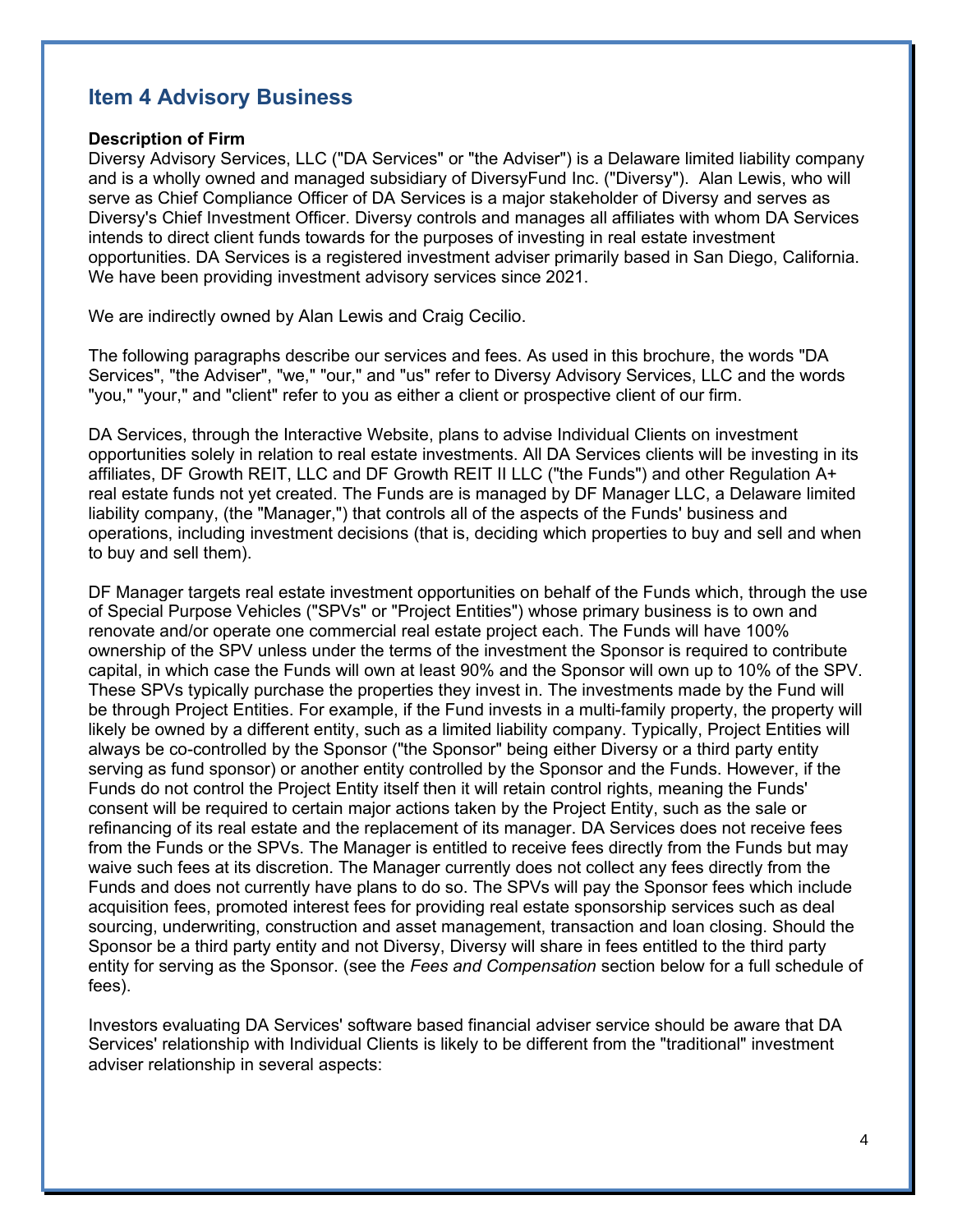For Individual Clients, DA Services is a software based financial adviser which means each Individual Client must acknowledge his/her ability and willingness to conduct her relationship with DA Services on an electronic basis. Under the terms of the Client Agreement, each Individual Client agrees to receive all account information and account documents (including this Brochure), and any updates or changes to same, through his/her access to the Diversy Platform and DA Services' electronic communications. Unless noted otherwise on the Diversy Platform or within this Form ADV, DA Services' advisory service, the signature for the Client Agreement, and all documentation related to the advisory services are managed electronically. DA Services does make individuals available to discuss servicing matters with Individual Clients.

DA Services, through the Interactive Website, will have the ability to select a suggested portfolio allocation, based upon a portfolio algorithm established by the Investment Committee, and based upon the preferences provided to DA Services by such Individual Client (the "Suitability Responses") as applied to individual Fund vehicle strategies in current market conditions (the Individual Client's "Plan").

In providing the Suitability Responses, each Individual Client will have the ability to select the amount and frequency DA Services, through the Interactive Website, will allocate Individual Client assets at certain pre-set intervals in the Funds. Each client will participate in a Re-Investment Plan where each Individual Client's dividends will be reinvested according to their Suitability Responses. As stated above, clients determined by the Interactive Website to be suitable investors will have all of their assets invested in the Funds. Once Diversy has created affiliate funds which will be similar in fee and ownership structure as the Funds (more fully explained above), DA Services, through the Interactive Website, will allocate client assets, based on a suggested portfolio allocation and in accordance with the Suitability Responses, among the affiliate funds.

### **Types of Investments**

We primarily offer advice on real estate investments. Refer to the *Methods of Analysis, Investment Strategies and Risk of Loss* below for additional disclosures on this topic.

Since our investment strategies and advice are based on each client's specific financial situation, the investment advice we provide to you may be different or conflicting with the advice we give to other clients regarding the same investment.

#### **Assets Under Management**

We are a newly registered investment adviser; therefore, we do not have any discretionary or nondiscretionary assets under management.

# **Item 5 Fees and Compensation**

DA Services understands that while it does not directly receive fees from Individual Clients or other entities, that it may be deemed to be receiving fees indirectly through its affiliation with Diversy and its subsidiaries which do in fact receive fees in connection with investments in which DA Services has advised its clients to participate in. As an adviser on real estate investments, DA Services advises its clients to invest in products owned and operated by its entities it is affiliated with through common ownership by DiversyFund Inc.

DF Growth REIT and DF Growth REIT II are currently the only funds into which client assets will be invested. In the future, the Manager or Diversy will create similar affiliate Regulation A+ funds (similar in fee and ownership structure to the Funds) to which DA Services will direct client funds. These funds will be managed and operated by the Sponsor and while DA Services will not be receiving fees directly from these funds, it (DA Services) will be deemed to be receiving fees indirectly through its affiliation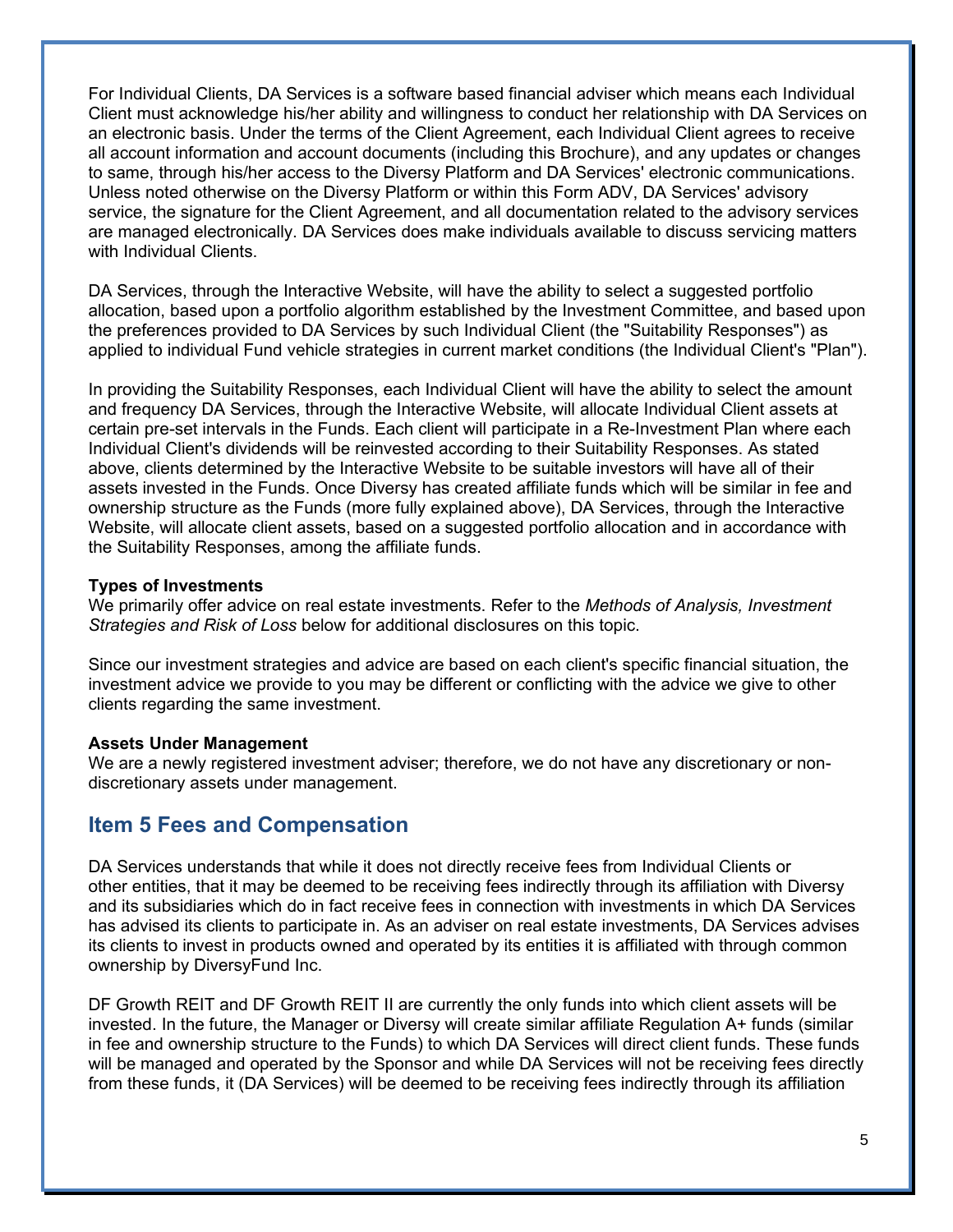with Diversy and affiliated entities. DA Services, through the Interactive Website, will only advise clients, now or in the future, to invest in products that are affiliated with DA Services and DiversyFund Inc.

# **DF Growth REIT Fees**

# **Fund Level Fees**

# **Asset Management Fee:**

The Sponsor may charge the Company an annual asset management fee equal to 2% of the capital raised from the sale of Class A Investor Shares. The Sponsor has waived this fee for DF Growth REIT and will continue to waive this fee indefinitely.

Estimate: The amount of the asset management fee will depend on the amount the DF Growth REIT raises. We cannot make a reasonable estimate at this time.

### **Reimbursement Fees:**

The Funds will reimburse Diversy for expenses Diversy incurs in connection with the Regulation A+ offering ("the Offering"), before the Offering is "qualified" by the SEC (after the Offering is qualified, the expenses will borne by the Funds themselves, directly). However (i) Diversy will not be entitled to any reimbursement until the Fund has raised at least \$1,000,000 from the sale of Fund shares; (ii) if the Fund raises only \$1,000,000 from the sale of Fund shares, Diversy's reimbursement will be limited to a maximum of \$125,000; (iii) Diversy will not be entitled to full reimbursement until the Fund has raised \$3,000,000 from the sale of Fund shares; and (iv) if the Fund raises more than \$1,000,000 but less than \$3,000,000 from the sale of Fund shares, the reimbursement in excess of \$125,000 will be pro rated.

Estimate: Diversy currently estimates that its total expenses for the Offering, before the Offering is qualified, will be approximately \$75,000.

# **Marketing Expense Reimbursement Fee:**

The Company will reimburse the Sponsor up to 1% but not exceeding \$750,000 for direct expenses incurred by the Sponsor and its affiliates to organize and operate the Company and conduct the Offering, including marketing expenses paid to vendors, contractors, and consultants.

Estimate: The amount of the marketing expense reimbursement fee will depend on the amount the DF Growth REIT raises and the marketing expenses of the Sponsor. We cannot make a reasonable estimate at this time.

# **CO-INVESTMENT**

The Sponsor and its affiliates might purchase Fund shares. If so, they will be entitled to the same distributions as other Investors.

# **PROMOTED INTEREST**

The Sponsor is entitled to receive certain distributions that we refer to as the "Promoted Interest." The Promoted Interest is paid in two levels: first, after Investors have received a (i) 7% internal rate of return ("IRR") preferred return on their investment, the Sponsor is entitled to a catchup return equal to approximately (ii) 53.85% of the preferred return paid to Investors; and second, after Investors have received their preferred return and the Sponsor has received its catchup return, the Sponsor is entitled to (iii) 35% of the remaining profits until the investors have received a 12% IRR preferred return on their investment and (iv) thereafter 50% of the remaining profits.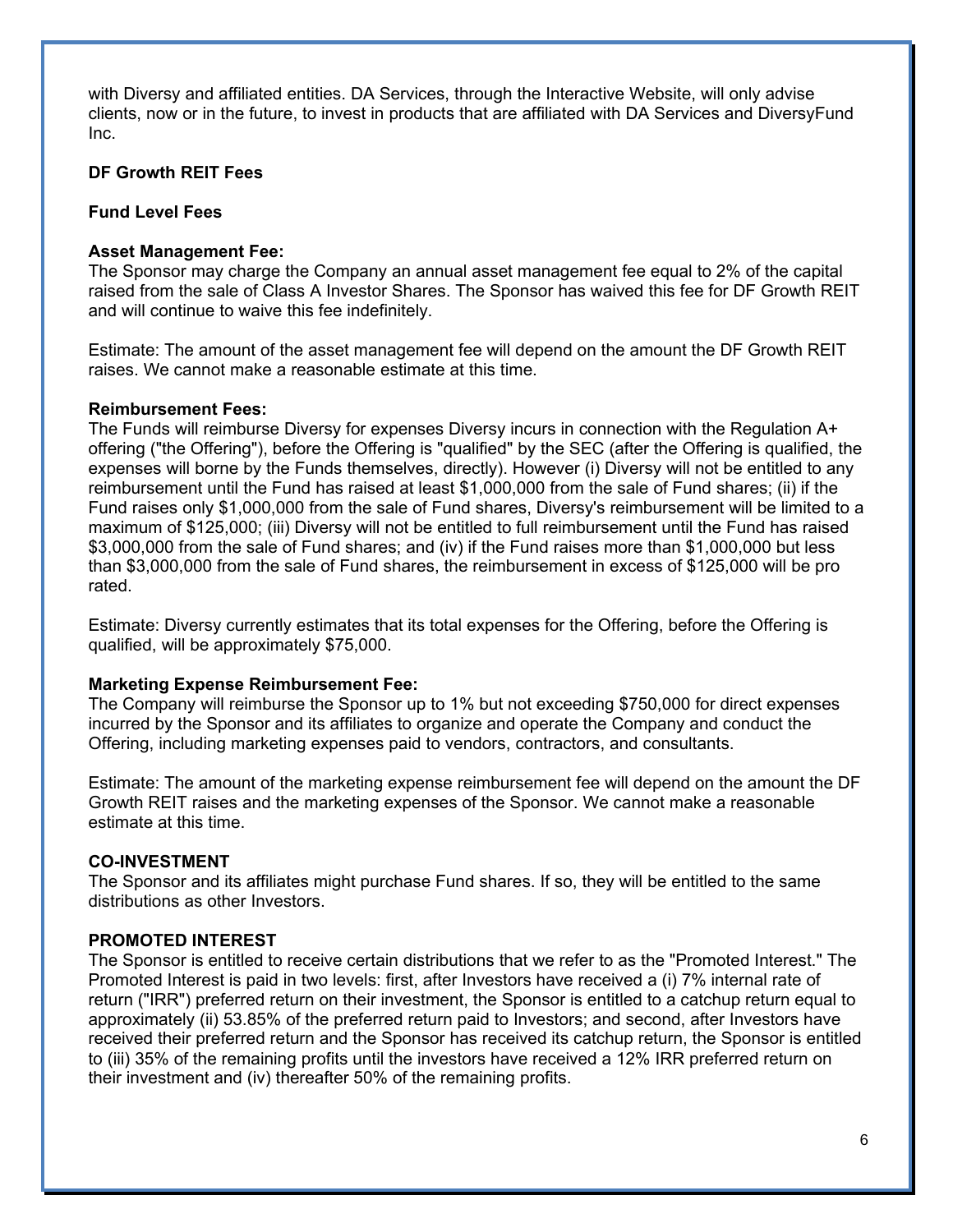How much money the Sponsor ultimately receives as a Promoted Interest therefore depends on a number of factors, including:

- How much capital is raised in the Offering;
- The investment returns the Fund is able to achieve;
- When those returns are achieved (the Fund might not achieve the same return every year);
- When the Fund distributes money to Investors; and
- The amount of expenses the Fund incurs.

### **Property Level Fees**

#### **Acquisition Fees:**

Diversy will charge each Project Entity (or the Funds themselves, if the Funds owns real estate directly) a sponsor fee of between (i) 6% and 8% of the total project costs, including both "hard" costs (e.g., the cost of property) and "soft" costs (e.g., professional fees).

Estimate: If the Fund raises the full \$50,000,000 and maintains an average leverage ratio (borrowing) of 55%, the sponsor fee would range between \$6,666,666 and \$8,888,888.

### **Property Disposition Fee:**

Where the Funds own property directly or is the sole owner of a Project Entity, the Sponsor will receive a property disposition fee equal to (i) 1% of the total sale price of each property.

Where property is owned by an entity in which there is another financial partner - a joint venture - the Sponsor might be entitled to a similar disposition fee to the extent negotiated with the financial partners in such joint venture (which could be higher than the (ii) 1% disposition fee for direct investment). However, the Fund's share of the fee will not exceed (iii) 1% of the Fund's share of the total sale price.

Estimate: The amount of the disposition fee will depend on the selling price of assets by the Funds and any joint ventures and, in the case of joint ventures, the terms our Sponsor negotiates with joint venture partners. We cannot make a reasonable estimate at this time.

# **Financing Fee:**

Where the Funds own property directly, or is the sole owner of a Project Entity, the Sponsor will receive a financing fee equal to (i) 1.0% of the amount of each loan placed on a property, whether at the time of acquisition or pursuant to a refinancing. This financing fee will be in addition to any fees paid to third parties, such as mortgage brokers.

Where property is owned by an entity in which there is another financial partner - a joint venture - the Sponsor might be entitled to a similar financing fee to the extent negotiated with the financial partners in such joint venture (which could be higher than the (ii) 1% financing fee for direct investment). However, the Sponsor's share of the fee will not exceed (iii) 1% of the Fund's share of the loan.

Estimate: The amount of the financing fee will depend on the selling price of assets by the Funds and any joint ventures and, in the case of joint ventures, the terms our Sponsor negotiates with joint venture partners. We cannot make a reasonable estimate at this time.

# **Construction Management Fee:**

The Sponsor might provide construction management services. If so, the Sponsor be entitled to a construction management fee equal to (i) 7.5% of actual construction costs.

Estimate: The amount of the construction management fee will depend on the nature and cost of the construction services the Manager provides. We cannot make a reasonable estimate at this time.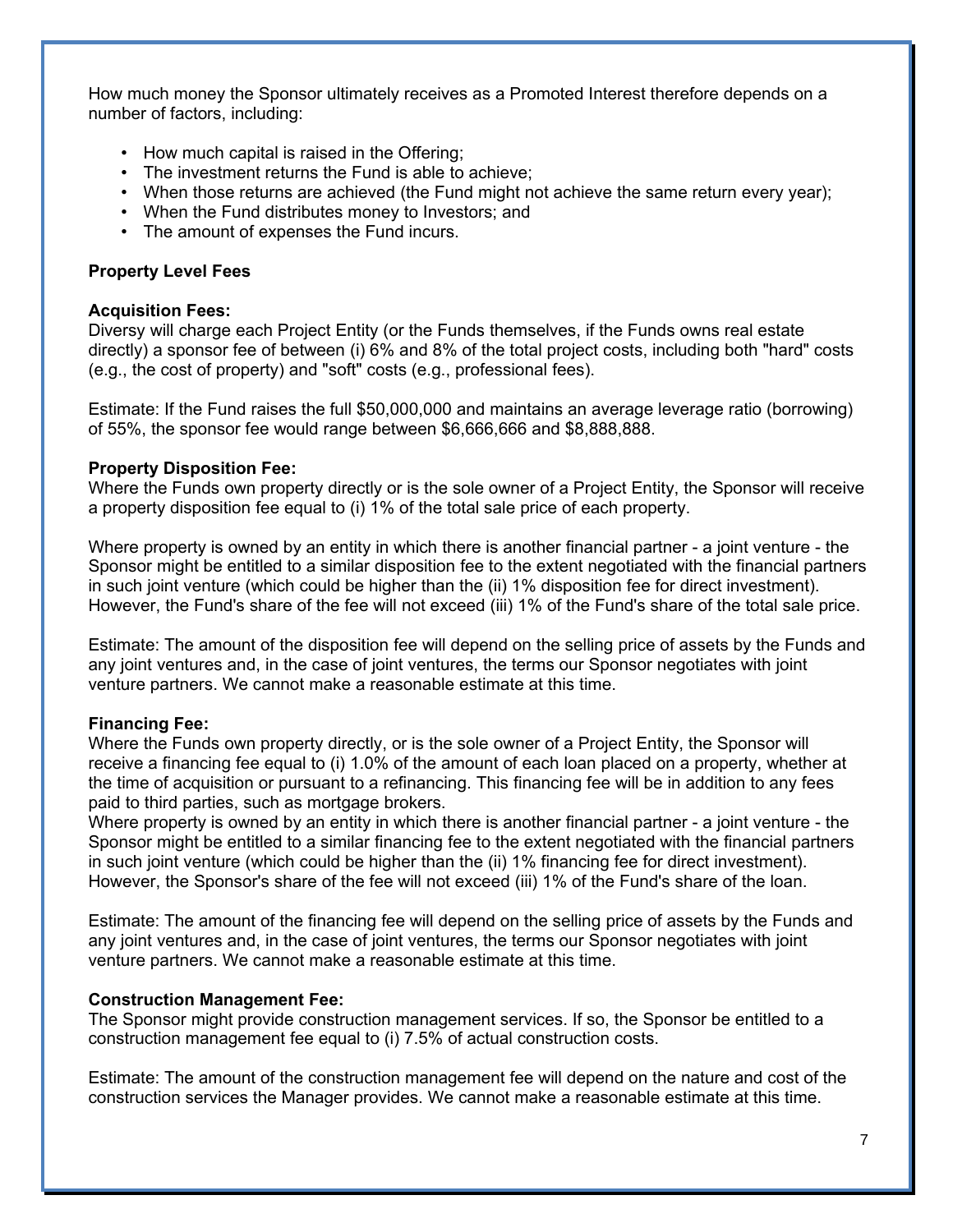### **Guaranty Fee:**

If the Sponsor or an affiliate guaranties indebtedness of the Funds or a Project Entity, including guaranties of any so-called "bad boy" carveouts, the guarantor will be entitled to a guaranty fee equal to (i) 0.5% of the loan.

Estimate: The amount of the guaranty fee will depend on the amount of loans requiring a guaranty. We cannot make a reasonable estimate at this time.

## **Other Fees:**

The Funds or Project Entities might engage the Sponsor or its affiliates to perform other services. The compensation paid to the Sponsor or its affiliates in each case must be (i) fair to the Funds and the Project Entities, (ii) comparable to the compensation that would be paid to an unrelated party, and (iii) disclosed to Investors.

Estimate: We cannot make a reasonable estimate of other fees at this time.

### **Fees for DF Growth REIT II**

### **Fund Level Fees**

### **Asset Management Fee:**

The Sponsor will charge the Company an annual asset management fee equal to 2% of the capital raised from the sale of Class A Investor Shares. The Sponsor may, in its sole discretion, require the payment of the asset management fee up to five years in advance, which shall be nonrefundable.

Estimate: The amount of the asset management fee depends on the amount of capital raised. We cannot make a reasonable estimate at this time.

#### **Reimbursement Fees:**

The Funds will reimburse Diversy for expenses Diversy incurs in connection with the Regulation A+ offering ("the Offering"), before the Offering is "qualified" by the SEC (after the Offering is qualified, the expenses will borne by the Funds themselves, directly). However (i) Diversy will not be entitled to any reimbursement until the Fund has raised at least \$1,000,000 from the sale of Fund shares; (ii) if the Fund raises only \$1,000,000 from the sale of Fund shares, Diversy's reimbursement will be limited to a maximum of \$125,000; (iii) Diversy will not be entitled to full reimbursement until the Fund has raised \$3,000,000 from the sale of Fund shares; and (iv) if the Fund raises more than \$1,000,000 but less than \$3,000,000 from the sale of Fund shares, the reimbursement in excess of \$125,000 will be pro rated.

Estimate: Diversy currently estimates that its total expenses for the Offering, before the Offering is qualified, will be approximately \$75,000.

# **Organization & Offering Expense Reimbursement:**

The Company will reimburse the Sponsor for direct expenses incurred by the Sponsor and its affiliates to organize and operate the Company and conduct the Offering, including:

- Marketing expenses paid to vendors, contractors, and consultants;
- Payroll expenses of marketing employees;
- Software costs;
- Fees paid to vendors, contractors, and consultants relating to the Sponsor's online fintech platform and smartphone applications; used to market and operate the Company; and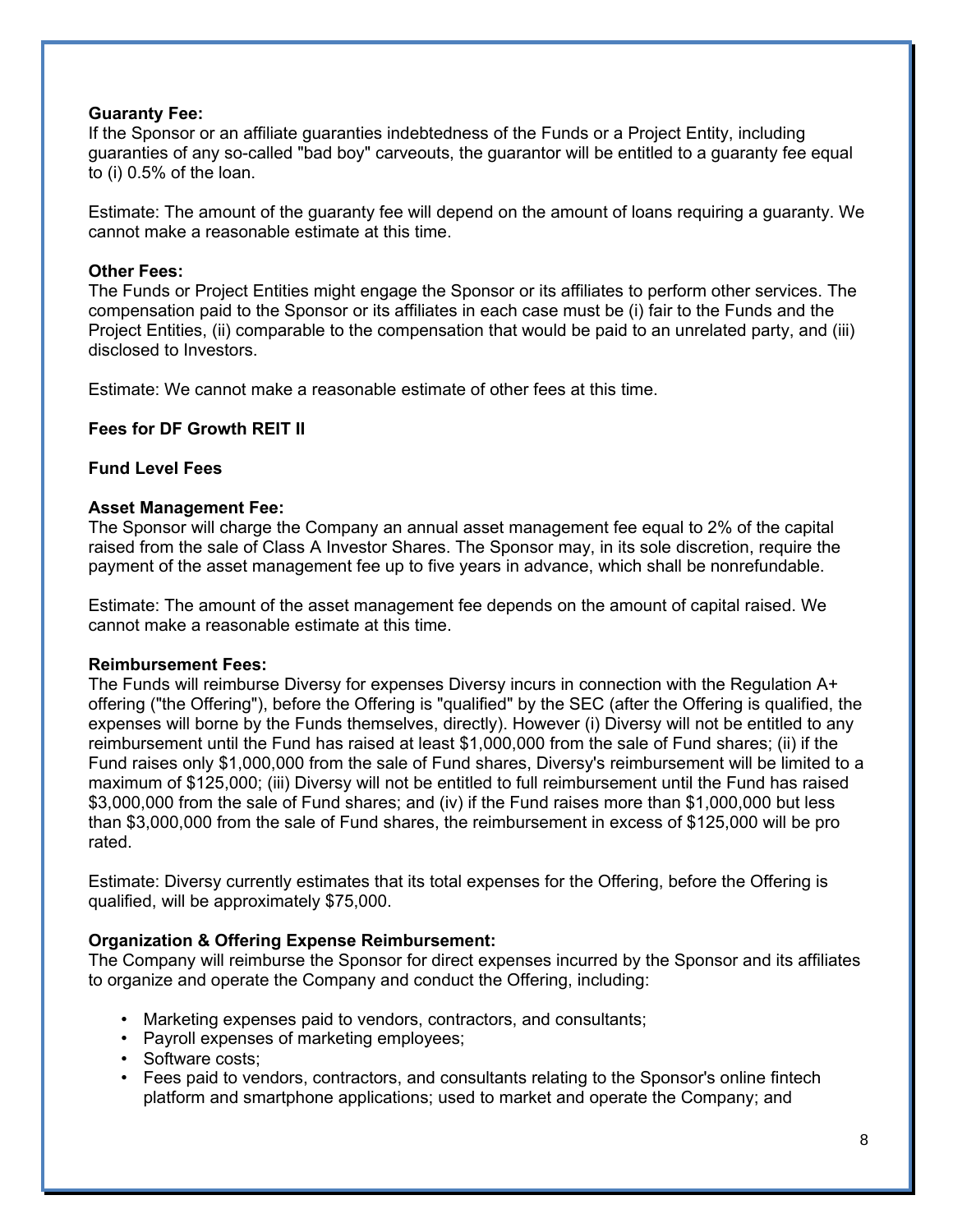• Payroll expenses and software costs from product and tech employees working on the fintech platform and smartphone applications.

The Organization & Offering Expense Reimbursement may not exceed 10% of the capital raised from the sale of Class A Investor Shares.

Estimate: The amount of the organization and offering fee depends on the amount of capital raised. We cannot make a reasonable estimate at this time.

### **CO-INVESTMENT**

The Sponsor and its affiliates might purchase Fund shares. If so, they will be entitled to the same distributions as other Investors.

### **PROMOTED INTEREST**

The Sponsor is entitled to receive certain distributions that we refer to as the "Promoted Interest." The Promoted Interest is paid in two levels: first, after Investors have received a (i) 7% internal rate of return ("IRR") preferred return on their investment, the Sponsor is entitled to a catchup return equal to approximately (ii) 53.85% of the preferred return paid to Investors; and second, after Investors have received their preferred return and the Sponsor has received its catchup return, the Sponsor is entitled to (iii) 35% of the remaining profits until the investors have received a 12% IRR preferred return on their investment and (iv) thereafter 50% of the remaining profits.

How much money the Sponsor ultimately receives as a Promoted Interest therefore depends on a number of factors, including:

- How much capital is raised in the Offering;
- The investment returns the Fund is able to achieve;
- When those returns are achieved (the Fund might not achieve the same return every year);
- When the Fund distributes money to Investors; and
- The amount of expenses the Fund incurs.

#### **Property Level Fees**

#### **Acquisition Fee:**

Diversy will charge each Project Entity (or the Funds themselves, if the Funds owns real estate directly) a sponsor fee of between (i) 1% and 4% of the total project costs, including both "hard" costs (e.g., purchase price and renovation costs on the property) and "soft" costs (e.g., professional fees).

Where property is owned by an entity in which there is another financial partner - a joint venture - the Sponsor might be entitled to a similar acquisition fee to the extent negotiated with the financial partners in such joint venture (which could be higher than the 1-4% acquisition fee for direct investment). However, the Company's share of the fee will not exceed 1-4% of the Company's share of the total sale price.

Estimate: If the Company raises the full \$75,000,000 and maintains an average leverage ratio (borrowing) of 55%, the sponsor fee would range between \$1,666,667 and \$6,666,667.

#### **Property Disposition Fee:**

Where the Funds own property directly or is the sole owner of a Project Entity, the Sponsor will receive a property disposition fee equal to (i) 1% of the total sale price of each property.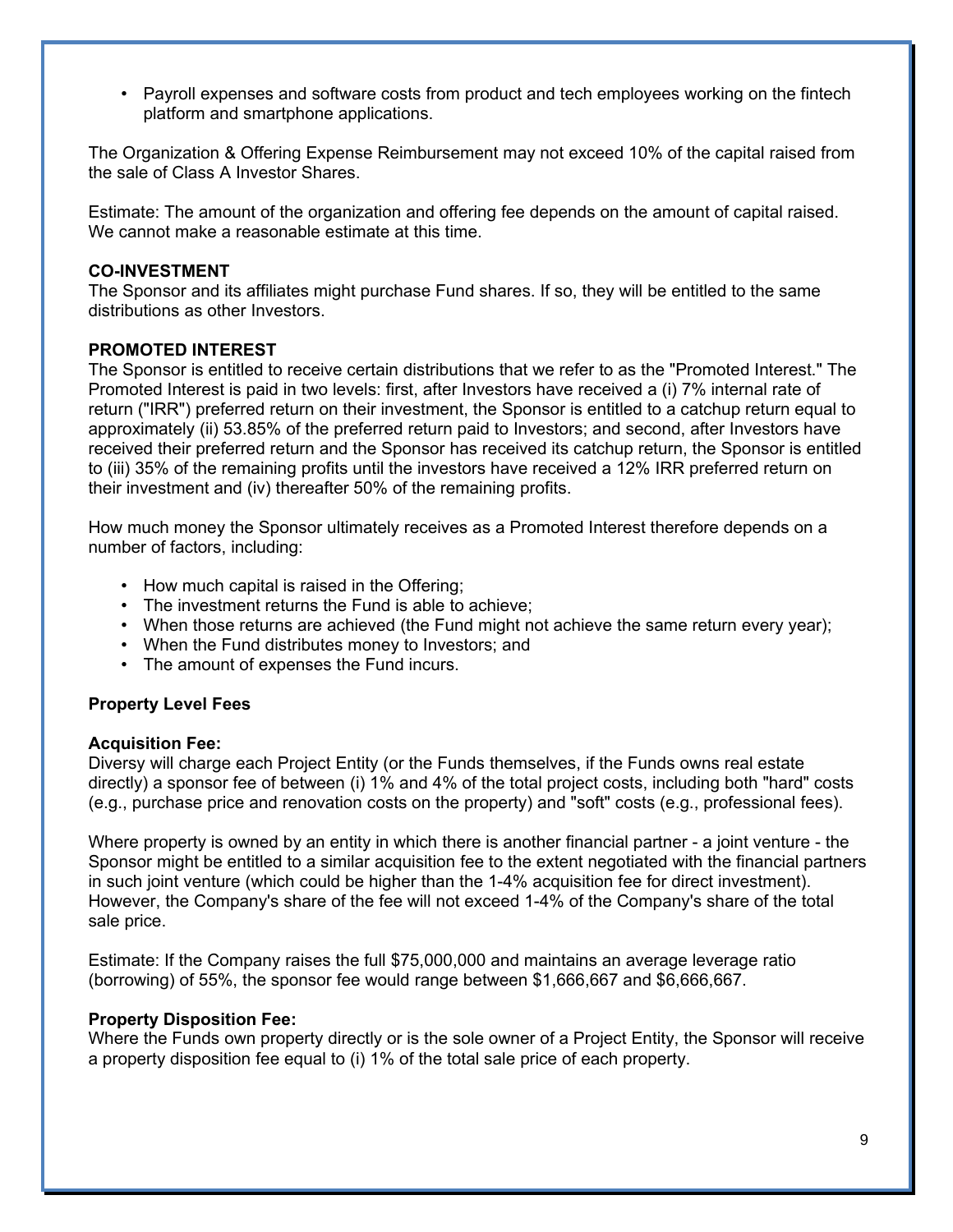Where property is owned by an entity in which there is another financial partner - a joint venture - the Sponsor might be entitled to a similar disposition fee to the extent negotiated with the financial partners in such joint venture (which could be higher than the (ii) 1% disposition fee for direct investment). However, the Fund's share of the fee will not exceed (iii) 1% of the Fund's share of the total sale price.

Estimate: The amount of the disposition fee will depend on the selling price of assets by the Funds and any joint ventures and, in the case of joint ventures, the terms our Sponsor negotiates with joint venture partners. We cannot make a reasonable estimate at this time.

#### **Financing Fee:**

Where the Funds own property directly, or is the sole owner of a Project Entity, the Sponsor will receive a financing fee equal to (i) 1.0% of the amount of each loan placed on a property, whether at the time of acquisition or pursuant to a refinancing. This financing fee will be in addition to any fees paid to third parties, such as mortgage brokers.

Where property is owned by an entity in which there is another financial partner - a joint venture - the Sponsor might be entitled to a similar financing fee to the extent negotiated with the financial partners in such joint venture (which could be higher than the (ii) 1% financing fee for direct investment). However, the Sponsor's share of the fee will not exceed (iii) 1% of the Fund's share of the loan.

Estimate: The amount of the financing fee will depend on the selling price of assets by the Funds and any joint ventures and, in the case of joint ventures, the terms our Sponsor negotiates with joint venture partners. We cannot make a reasonable estimate at this time.

### **Construction Management Fee:**

The Sponsor might provide construction management services. If so, the Sponsor be entitled to a construction management fee equal to (i) 7.5% of actual construction costs.

Estimate: The amount of the construction management fee will depend on the nature and cost of the construction services the Manager provides. We cannot make a reasonable estimate at this time.

#### **Guaranty Fee:**

If the Sponsor or an affiliate guaranties indebtedness of the Funds or a Project Entity, including guaranties of any so-called "bad boy" carveouts, the guarantor will be entitled to a guaranty fee equal to (i) 0.5% of the loan.

Estimate: The amount of the guaranty fee will depend on the amount of loans requiring a guaranty. We cannot make a reasonable estimate at this time.

#### **Other Fees:**

The Funds or Project Entities might engage the Sponsor or its affiliates to perform other services. The compensation paid to the Sponsor or its affiliates in each case must be (i) fair to the Funds and the Project Entities, (ii) comparable to the compensation that would be paid to an unrelated party, and (iii) disclosed to Investors.

Estimate: We cannot make a reasonable estimate of other fees at this time.

# **Termination**

At any time prior to the last day of a distribution period, an Individual Client may adjust or terminate his/her Plan, and may cancel their monthly auto-investment at any time. However, there can be no guarantee that such requests to withdraw will be honored by the Funds.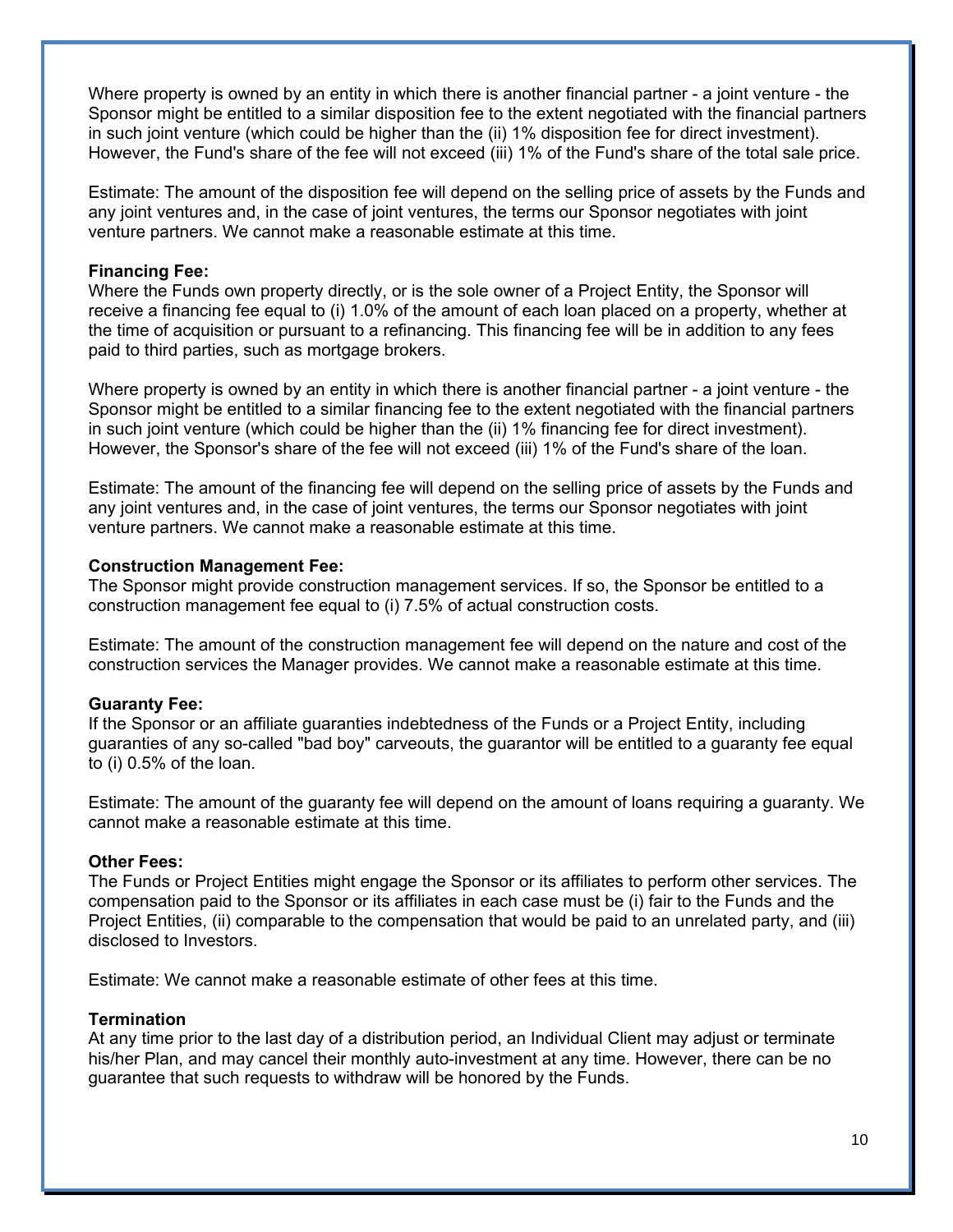# **Item 6 Performance-Based Fees and Side-By-Side Management**

DA Services will not charge performance-based fees (or any other fees) to its clients. Affiliates of DA Services will receive certain fees and expenses for real estate management and cost management services including: Reimbursement Fees, Sponsor Fees, Property Disposition Fees, Financing Fees, Construction Management Fees, Guaranty Fees, Other Fees, and Promoted Interest. Each fee is explained in detail in Item 5 of the Form ADV Part 2A. DA Services will advise its clients, through the Interactive Website, to invest in the Funds which bear certain aforementioned fees that will benefit affiliates of DA Services. DA Services will not receive fees for its advisory services but related persons working on behalf of DA Services' affiliates will receive compensation through fees paid by the Funds in connection with real estate management.

## Individual Clients:

At this time, DF Growth REIT and DF Growth REIT Fund II are the only affiliated funds to which client capital will be allocated. This allocation is not optional and there will not be any diversification of client funds. However, in the future our affiliates (controlled by DiversyFund Inc., DF Manager and advised by DA Services) will have similar investments for the Adviser's allocation.

DF Growth REIT II is not the only fund that Diversy will be hosting and the client will be invested in one of a series of types of funds that will be affiliate created. Diversy will create funds for different real estate investments which at this time will likely only be REITs and the fees for all affiliated funds will be materially similar to the existing fund fee structure (e.g. clients will be paying the fees to the Sponsor and therefore deemed to be fees to the adviser indirectly) as the sole business plan of the Adviser is to help the client allocate their investment dollars into the affiliated funds that are created by Diversy (and are substantially similar to the Funds) as determined by the client's strategic objectives and risk tolerance. There will not be an independent evaluation of the suitability of the affiliated investment.

DA Services does not participate in side-by-side management. Side-by-side management refers to the practice of managing accounts that are charged performance-based fees while at the same time managing accounts that are not charged performance-based fees. Our fees are calculated as described in the *Fees and Compensation* section above, and are not charged on the basis of a share of capital gains upon, or capital appreciation of, the funds in your advisory account.

# **Item 7 Types of Clients**

We offer investment advisory services primarily to individuals but also provide investment advisory services to limited partnerships, corporations, limited liability companies and other legal persons ("Individual Clients" or "Individuals").

As Plans are currently only available to Individuals who have become Investors of the Funds, there is no minimum amount required to open and maintain a Plan (however, there may be minimum amounts required to become an Investor of the Funds). Individual Clients have real-time access to their accounts and their Plans through the Diversy Platform.

# **Item 8 Methods of Analysis, Investment Strategies and Risk of Loss**

We may use one or more of the following methods of analysis or investment strategies when providing investment advice to you: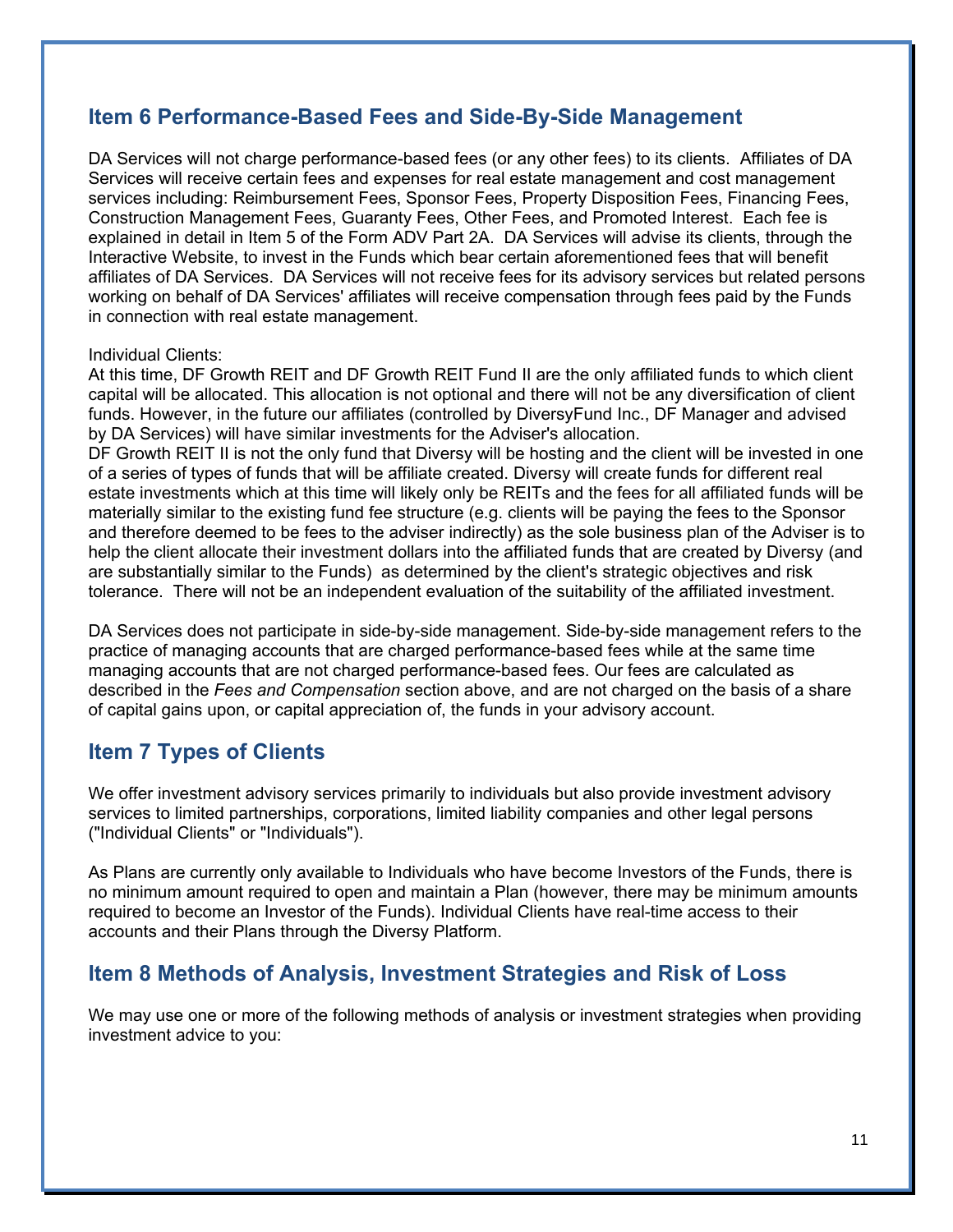**Modern Portfolio Theory** - a theory of investment which attempts to maximize portfolio expected return for a given amount of portfolio risk, or equivalently minimize risk for a given level of expected return, by carefully diversifying the proportions of various assets.

**Risk:** Market risk is that part of a security's risk that is common to all securities of the same general class (stocks and bonds) and thus cannot be eliminated by diversification.

**Long-Term Purchases** - securities purchased with the expectation that the value of those securities will grow over a relatively long period of time, generally greater than one year.

**Risk:** Using a long-term purchase strategy generally assumes the financial markets will go up in the long-term which may not be the case. There is also the risk that the segment of the market that you are invested in or perhaps just your particular investment will go down over time even if the overall financial markets advance. Purchasing investments long-term may create an opportunity cost - "locking-up" assets that may be better utilized in the short-term in other investments.

Our investment strategies and advice may vary depending upon each client's specific financial situation. As such, we determine investments and allocations based upon your predefined objectives, risk tolerance, time horizon, financial information, liquidity needs and other various suitability factors. Your restrictions and guidelines may affect the composition of your portfolio. **It is important that you notify us immediately with respect to any material changes to your financial circumstances, including for example, a change in your current or expected income level, tax circumstances, or employment status.**

#### **Tax Considerations**

Our strategies and investments may have unique and significant tax implications. However, unless we specifically agree otherwise, and in writing, tax efficiency is not our primary consideration in the management of your assets. Regardless of your account size or any other factors, we strongly recommend that you consult with a tax professional regarding the investing of your assets.

Custodians and broker-dealers must report the cost basis of equities acquired in client accounts. Your custodian will default to the First-In First-Out ("FIFO") accounting method for calculating the cost basis of your investments. You are responsible for contacting your tax advisor to determine if this accounting method is the right choice for you. If your tax advisor believes another accounting method is more advantageous, provide written notice to our firm immediately and we will alert your account custodian of your individually selected accounting method. Decisions about cost basis accounting methods will need to be made before trades settle, as the cost basis method cannot be changed after settlement.

#### **Risk of Loss**

Investing in securities involves risk of loss that you should be prepared to bear. We do not represent or guarantee that our services or methods of analysis can or will predict future results, successfully identify market tops or bottoms, or insulate clients from losses due to market corrections or declines. We cannot offer any guarantees or promises that your financial goals and objectives will be met. Past performance is in no way an indication of future performance.

#### **Other Risk Considerations**

When evaluating risk, financial loss may be viewed differently by each client and may depend on many different risks, each of which may affect the probability and magnitude of any potential losses. The following risks may not be all-inclusive, but should be considered carefully by a prospective client before retaining our services.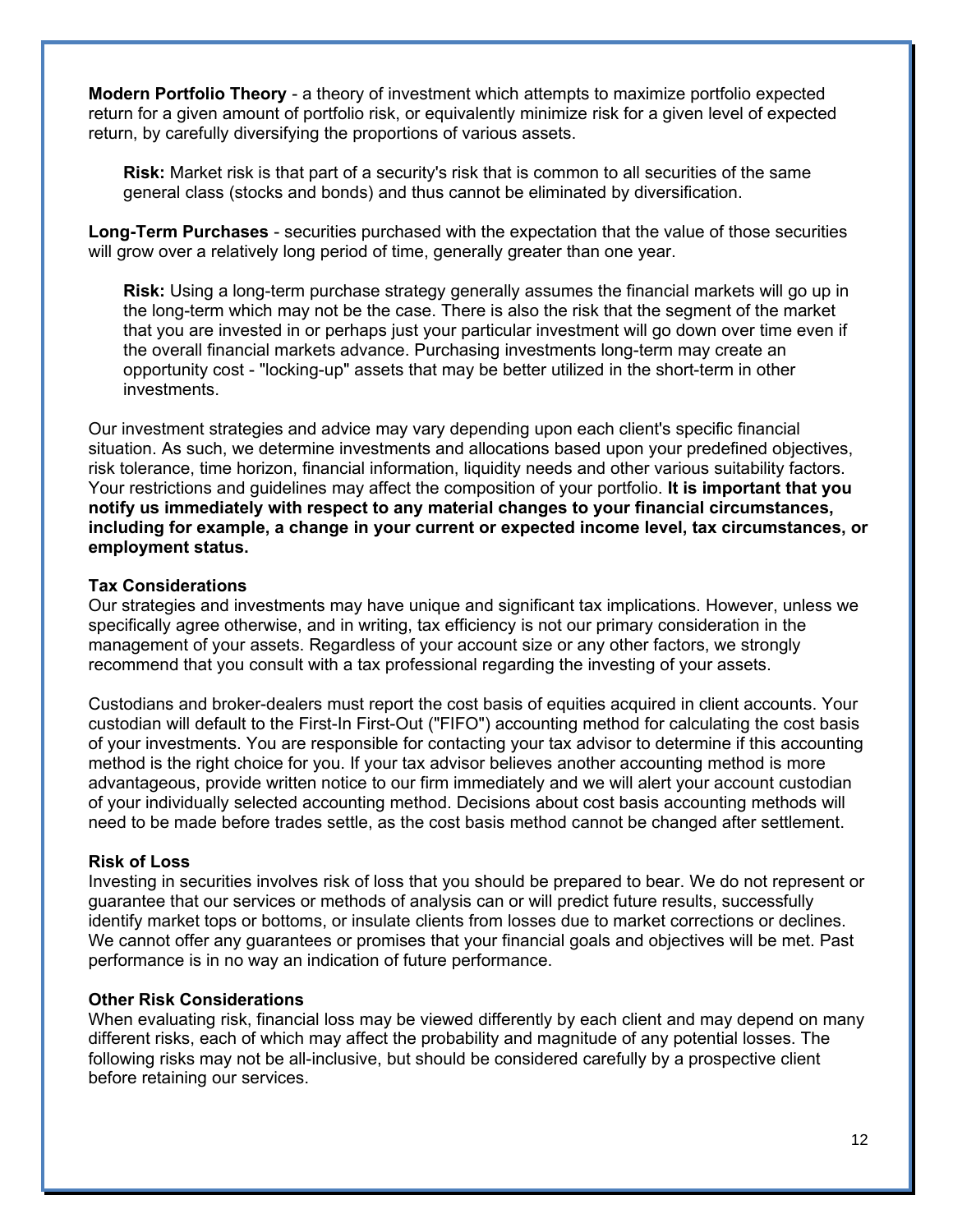Liquidity Risk: The risk of being unable to sell your investment at a fair price at a given time due to high volatility or lack of active liquid markets. You may receive a lower price or it may not be possible to sell the investment at all.

Credit Risk: Credit risk typically applies to debt investments such as corporate, municipal, and sovereign fixed income or bonds. A bond issuing entity can experience a credit event that could impair or erase the value of an issuer's securities held by a client.

Inflation and Interest Rate Risk: Security prices and portfolio returns will likely vary in response to changes in inflation and interest rates. Inflation causes the value of future dollars to be worth less and may reduce the purchasing power of a client's future interest payments and principal. Inflation also generally leads to higher interest rates which may cause the value of many types of fixed income investments to decline.

Horizon and Longevity Risk: The risk that your investment horizon is shortened because of an unforeseen event, for example, the loss of your job. This may force you to sell investments that you were expecting to hold for the long term. If you must sell at a time that the markets are down, you may lose money. Longevity Risk is the risk of outliving your savings. This risk is particularly relevant for people who are retired, or are nearing retirement.

#### **Recommendation of Particular Types of Securities**

We primarily recommend real estate investments. However, we may advise on other types of investments as appropriate for you since each client has different needs and different tolerance for risk. Each type of security has its own unique set of risks associated with it and it would not be possible to list here all of the specific risks of every type of investment. Even within the same type of investment, risks can vary widely. However, in very general terms, the higher the anticipated return of an investment, the higher the risk of loss associated with the investment.

**Real Estate:** Real estate is increasingly being used as part of a long-term core strategy due to increased market efficiency and increasing concerns about the future long-term variability of stock and bond returns. In fact, real estate is known for its ability to serve as a portfolio diversifier and inflation hedge. However, the asset class still bears a considerable amount of market risk. Real estate has shown itself to be very cyclical, somewhat mirroring the ups and downs of the overall economy. In addition to employment and demographic changes, real estate is also influenced by changes in interest rates and the credit markets, which affect the demand and supply of capital and thus real estate values. Along with changes in market fundamentals, investors wishing to add real estate as part of their core investment portfolios need to look for property concentrations by area or by property type. Because property returns are directly affected by local market basics, real estate portfolios that are too heavily concentrated in one area or property type can lose their risk mitigation attributes and bear additional risk by being too influenced by local or sector market changes.

**Real Estate Investment Trust:** A real estate investment trust ("REIT") is a corporate entity which invests in real estate and/or engages in real estate financing. A REIT reduces or eliminates corporate income taxes. REITs can be publicly or privately held. Public REITs may be listed on public stock exchanges. REITs are required to declare 90% of their taxable income as dividends, but they actually pay dividends out of funds from operations, so cash flow has to be strong or the REIT must either dip into reserves, borrow to pay dividends, or distribute them in stock (which causes dilution). After 2012, the IRS stopped permitting stock dividends. Most REITs must refinance or erase large balloon debts periodically. The credit markets are no longer frozen, but banks are demanding, and getting, harsher terms to re-extend REIT debt. Some REITs may be forced to make secondary stock offerings to repay debt, which will lead to additional dilution of the stockholders. Fluctuations in the real estate market can affect the REIT's value and dividends.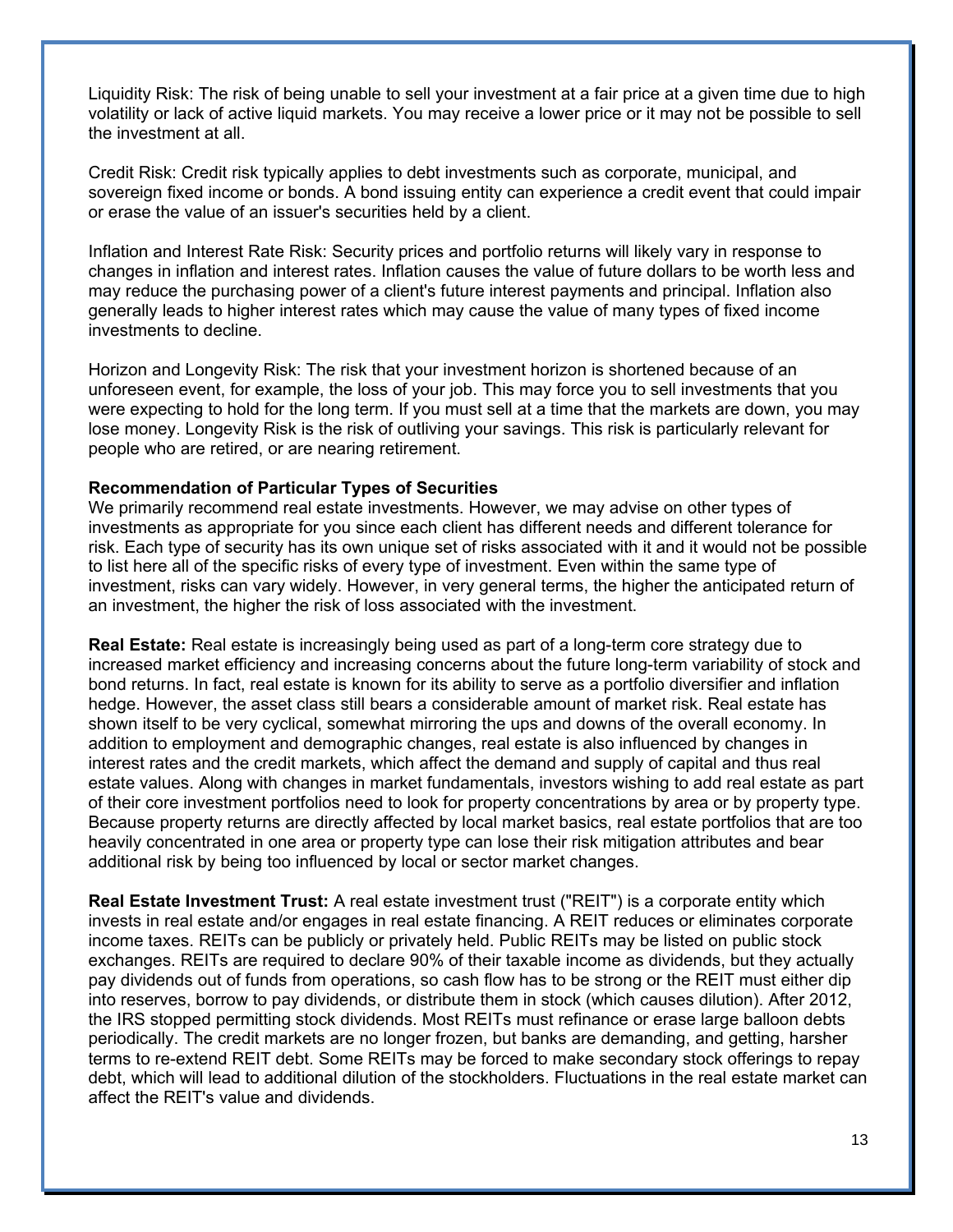**Limited Partnerships:** A limited partnership is a financial affiliation that includes at least one general partner and a number of limited partners. The partnership invests in a venture, such as real estate development or oil exploration, for financial gain. The general partner has management authority and unlimited liability. The general partner runs the business and, in the event of bankruptcy, is responsible for all debts not paid or discharged. The limited partners have no management authority and their liability is limited to the amount of their capital commitment. Profits are divided between general and limited partners according to an arrangement formed at the creation of the partnership. The range of risks are dependent on the nature of the partnership and disclosed in the offering documents if privately placed. Publicly traded limited partnership have similar risk attributes to equities. However, like privately placed limited partnerships their tax treatment is under a different tax regime from equities. You should speak to your tax adviser in regard to their tax treatment.

# **Item 9 Disciplinary Information**

DA Services is required to disclose the facts of any legal or disciplinary events that are material to a client's evaluation of our advisory business or the integrity of our management. DA Services does not have any required disclosures under this item.

# **Item 10 Other Financial Industry Activities and Affiliations**

DA Services does not have any relationship or arrangement that is material to our advisory business or to our clients with any of the types of entities listed below.

- 1. broker-dealer, municipal securities dealer, or government securities dealer or broker;
- 2. investment company or other pooled investment vehicle (including a mutual fund, closed-end investment company, unit investment trust, private investment company or "hedge fund," and offshore fund);
- 3. other investment adviser or financial planner;
- 4. futures commission merchant, commodity pool operator, or commodity trading adviser;
- 5. banking or thrift institution;
- 6. accountant or accounting firm;
- 7. lawyer or law firm;
- 8. insurance company or agency;
- 9. pension consultant;
- 10.real estate broker or dealer; and/or
- 11.sponsor or syndicator of limited partnerships.

# **Arrangements with Affiliated Entities**

We serve as the investment adviser to the Clients who invest in the affiliate funds of Diversy, a private pooled investment vehicle in which you may be solicited to invest. The Funds are offered to certain investors, who meet certain requirements under applicable state and/or federal securities laws. Investors to whom the Fund is offered will receive a Regulation A+ offering memorandum that has been filed with the SEC and other offering documents. The fees charged by the Funds are separate and apart from our advisory fees. You should refer to the offering documents for a complete description of the fees, investment objectives, risks and other relevant information associated with investing in the Fund(s). Persons affiliated with our firm may have made an investment in the Funds and may have an incentive to recommend the Funds over other investments.

Referral arrangements with an affiliated entity present a conflict of interest for us because we may have a direct or indirect financial incentive to recommend an affiliated firm's services. While we believe that compensation charged by an affiliated firm is competitive, such compensation may be higher than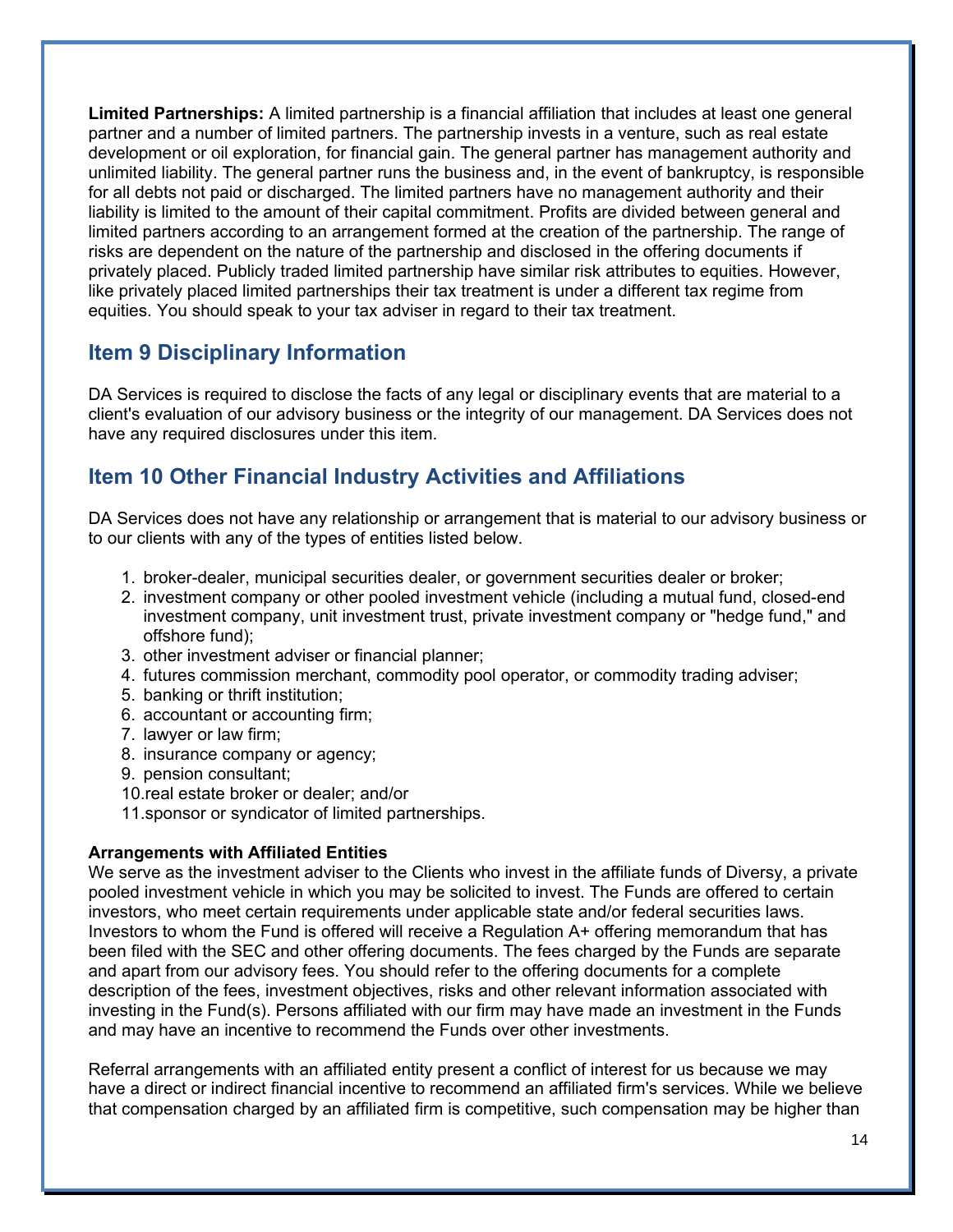fees charged by other firms providing the same or similar services. You are under no obligation to use the services of any firm we recommend, whether affiliated or otherwise, and may obtain comparable services and/or lower fees through other firms.

#### **Other Activities**

As stated above, DA Services, through the Interactive Website, plans to advise Individual Clients on investment opportunities solely in relation to real estate investments. All DA Services clients will be investing in its affiliate Funds. The Funds are managed by DF Manager LLC, a Delaware limited liability company, (the "Manager,") that controls all of the aspects of the Funds' business and operations, including investment decisions (that is, deciding which properties to buy and sell and when to buy and sell them).

DA Services understands that while it does not directly receive fees from Individual Clients or other entities, that it may be deemed to be receiving fees indirectly through its affiliation with Diversy and its subsidiaries which do in fact receive fees in connection with investments in which DA Services has advised its clients to participate in. As an adviser on real estate investments, DA Services advises its clients to invest in products owned and operated by its entities it is affiliated with through common ownership by DiversyFund Inc.

Alan Lewis is a practicing attorney licensed in the state of New York. He may from time to time provide legal advice and services to friends, family, third parties and/or affiliates. Our advisory services are separate and distinct from the compensation paid for legal services.

Alan Lewis currently owns over 25% of DiversyFund, Inc. and serves as its Chief Investment Officer in addition to serving as Chief Compliance Officer for Diversy Advisory Services, LLC. As the investment adviser, advising clients to invest only in products owned and controlled by affiliate entities, Mr. Lewis, through his ownership stake in DiversyFund, Inc. stands to profit from such investment advice and is able through such ownership to participate alongside investors in investments engaged by the Fund.

# **Item 11 Code of Ethics, Participation or Interest in Client Transactions and Personal Trading**

#### **Description of Our Code of Ethics**

We strive to comply with applicable laws and regulations governing our practices. Therefore, our Code of Ethics includes guidelines for professional standards of conduct for persons associated with our firm. Our goal is to protect your interests at all times and to demonstrate our commitment to our fiduciary duties of honesty, good faith, and fair dealing with you. All persons associated with our firm are expected to adhere strictly to these guidelines. Persons associated with our firm are also required to report any violations of our Code of Ethics. Additionally, we maintain and enforce written policies reasonably designed to prevent the misuse or dissemination of material, non-public information about you or your account holdings by persons associated with our firm.

Clients or prospective clients may obtain a copy of our Code of Ethics by contacting us at the telephone number on the cover page of this brochure.

#### **Participation or Interest in Client Transactions**

We serve as the general partner or are affiliated with one or more private funds (private pooled investment vehicles) in which you may be solicited to invest. Our Company, certain members of its management, and other knowledgeable employees may acquire, directly or indirectly, investment interests in our fund or have other financial interests (e.g. General Partner, Officers, Board Members, etc.) in the funds. This presents a conflict of interest because we have investments and/or are compensated by the private funds. Conflicts that arise are mitigated through our Company's fiduciary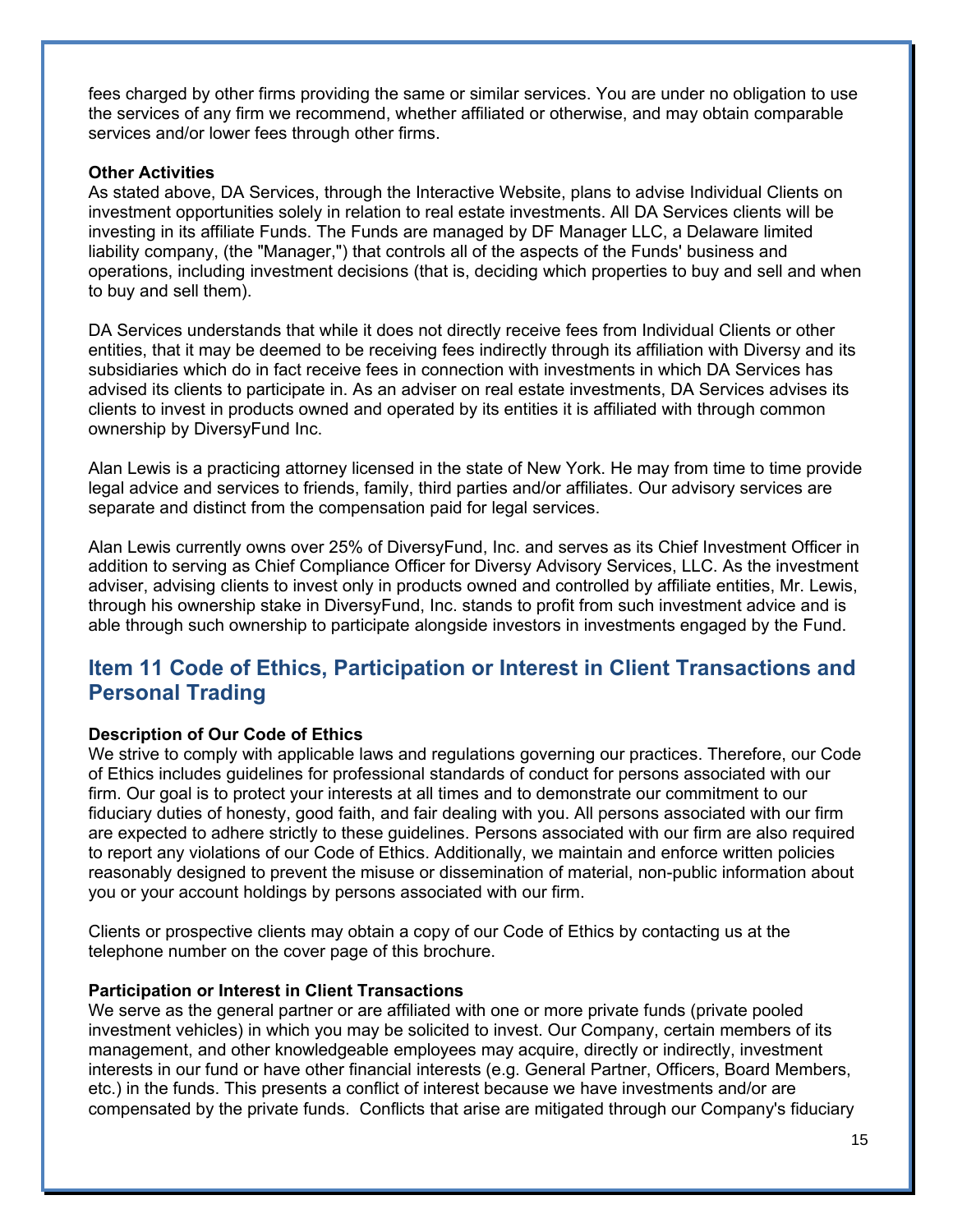obligation to act in the best interest of our clients, contractual limitations that govern our activities as adviser or general partner, as applicable, and the requirement of our Company not to place its interests before its clients' interests when managing the funds. If you are an investor in a private fund, refer to the private fund's offering documents for detailed disclosures regarding the private funds.

### **Personal Trading Practices**

Our firm or persons associated with our firm may buy or sell the same securities that we recommend to you or securities in which you are already invested. A conflict of interest exists in such cases because we have the ability to trade ahead of you and potentially receive more favorable prices than you will receive. To mitigate this conflict of interest, it is our policy that neither our firm nor persons associated with our firm shall have priority over your account in the purchase or sale of securities.

# **Item 12 Brokerage Practices**

DA Services does not utilize broker-dealers in relation to the real estate investment opportunities it recommends to clients.

### **Research and Other Soft Dollar Benefits**

DA Services does not have any soft dollar arrangements.

#### **Brokerage for Client Referrals**

DA Services does not receive client referrals from broker-dealers in exchange for cash or other compensation, such as brokerage services or research.

#### **Directed Brokerage**

DA Services does not permit clients to direct brokerage.

#### **Aggregated Trades**

DA Services does not aggregate the purchase or sale of securities for client accounts.

# **Item 13 Review of Accounts**

DA Services will, through its Interactive Website, monitor client investments on an annual basis and will also contact clients in order to determine whether there have been any changes to the clients' financial situation or investment objectives.

#### **Investment Committee**

If DF Manager decides that the Funds should pursue an investment into a SPV that will acquire a real estate asset, DF Manager recommends the investment to the Fund's investment committee ("Investment Committee"). A majority of the Investment Committee will approve each of the Funds' investments. There will be two members of the Investment Committee. So long as there are only two members of the Investment Committee, approval will require both members. A risk officer, which may be a third party, shall provide risk analysis and advice to the Investment Committee on each recommendation. DF Manager will include any financing recommendations in its recommendation; however, exact financing terms may not be known prior to Investment Committee approval. The Investment Committee must approve the potential investment before the Funds make the investment.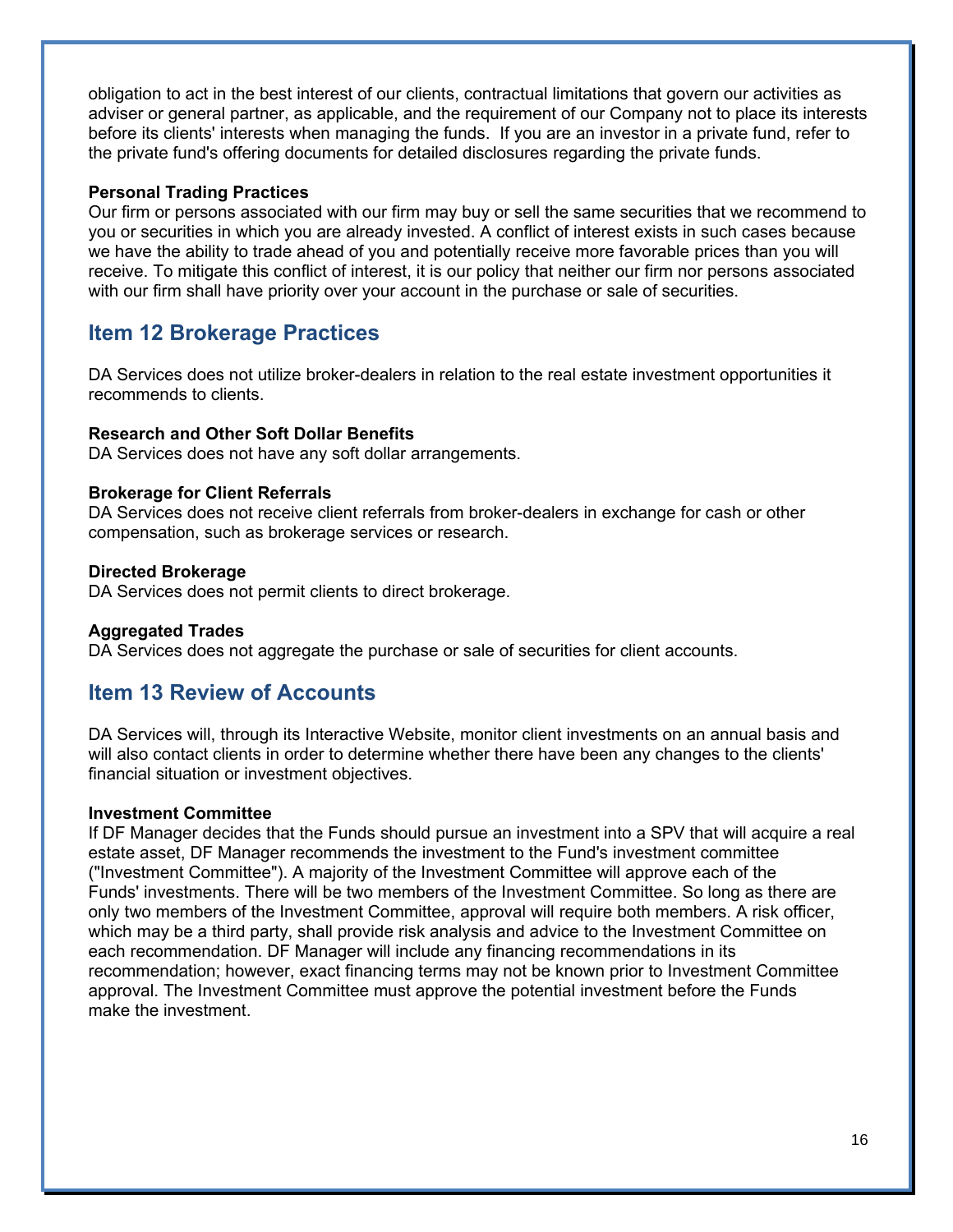# **Item 14 Client Referrals and Other Compensation**

We do not receive any compensation from any third party in connection with providing investment advice to you nor do we compensate any individual or firm for client referrals.

Refer to the *Brokerage Practices* section above for disclosures on research and other benefits we may receive resulting from our relationship with your account custodian.

# **Item 15 Custody**

Under Section d(2)(iii) of Rule 206(4)-2 of the Advisers Act of 1940, as amended (the "Advisers Act"), when the registered investment adviser acts in a capacity such as the managing member of a limited liability company or a comparable position for another type of pooled investment vehicle, that gives the adviser access to the funds' securities, then such adviser is considered to have custody over those assets.

DA Services will have access to clients separately managed accounts which it will direct to the Funds to be invested at the discretion of the Manager. DA Services recognizes that it will likely be deemed to have custody of these funds as a result of its affiliation with the Manager and the Funds, all of which are under common ownership of Diversy.

Therefore, DA Services through its affiliation to the Manager and the Funds does have "custody" under the rule.

The Manager, being an affiliate of DA Services with each being under common ownership of DiversyFund Inc., shall cause the Funds with assets over which it is deemed to have "custody", to be subject to an annual surprise examination in accordance with Rule 206(4)-2 and will distribute audited financial statements, prepared in accordance with U.S. generally accepted accounting principles ("GAAP"), to the Funds' Investors and investors, as applicable, no later than 120 days after the end of each fiscal year. In addition, upon the final liquidation of the Funds, DA Services will obtain a final audit and distribute audited financial statements prepared in accordance with GAAP with respect to the Funds, as applicable, to all investors in the Funds, as applicable, promptly after completion of the audit.

With respect to Individual Clients, Individual Client's funds are held in the Individual Client's external bank account not affiliated with Diversy until such point in time that (i) such Individual Client initiates an ACH transaction to invest in a fund sponsored by Diversy or (ii) DA Services initiates an ACH transaction on behalf of the Individual Client pursuant to a chosen Auto-Investment Plan, and through the limited power of attorney granted to DA Services by such Individual Client in the Client Agreement, to invest in the Fund sponsored by Diversy. When investing, an Individual Client's funds are transferred from such Individual Client's external bank account directly to account escrow agent which then transfers the capital directly into the Funds. At no point in time are Individual Client's funds aggregated or collected into a bank account of Diversy or DA Services. DA Services does not have custody or possession of either Individual Client's funds or securities but understands that through its affiliation with the Manager, Diversy, and the Funds that it may be deemed as having custody.